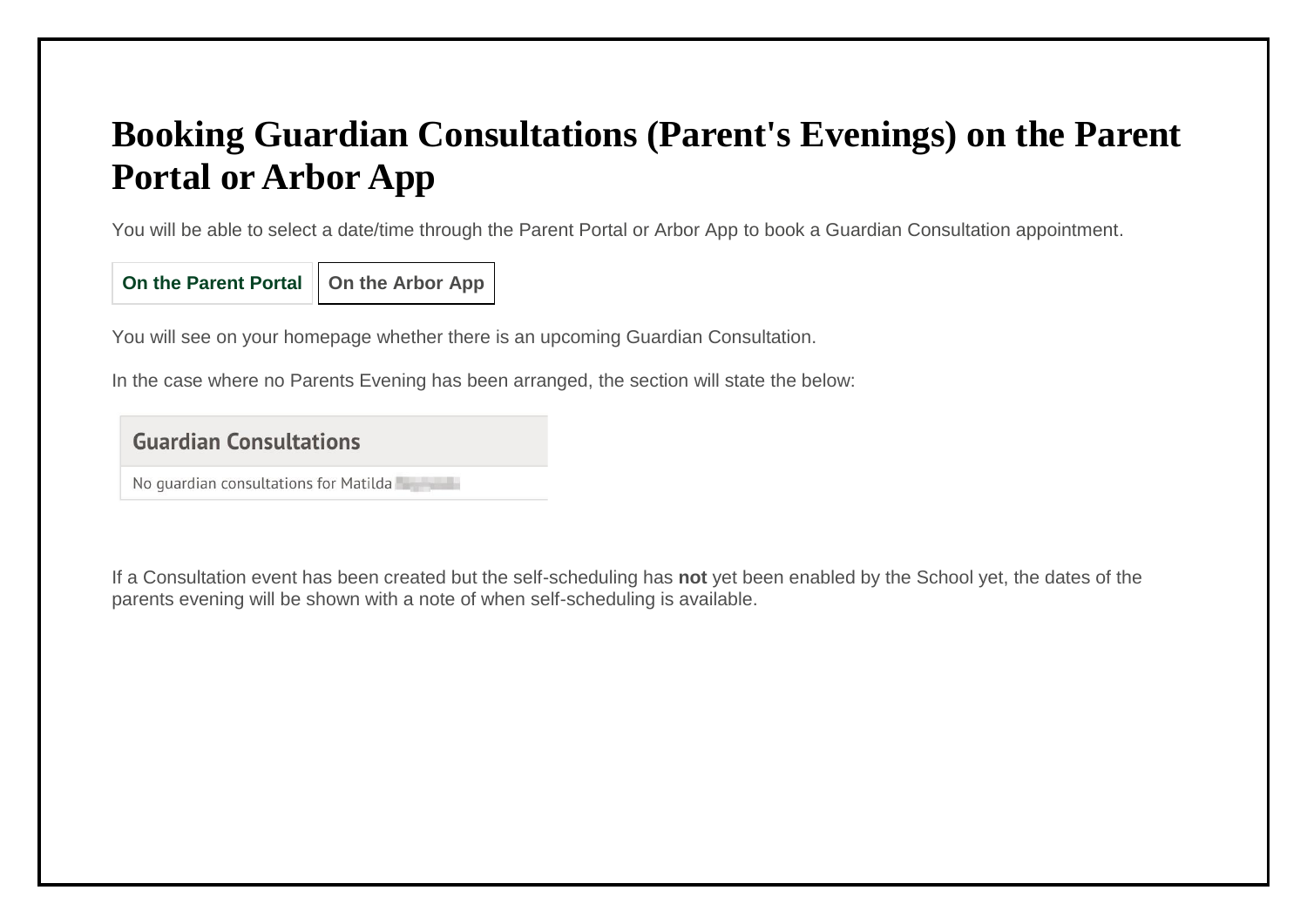#### **Guardian Consultations**

**Parents Evening** (24 Aug 2015, 16:00 - 25 Aug 2015, 19:00)

Self scheduling open from 18 Aug 2015, 14:20 to 21 Aug 2015, 18:00. Please book your meeting slots for Parents Evening within this time.

You can view more details about the meeting and book a slot if your school has enabled this.

ь

### **Guardian Consultations**

Spring meeting (25 Feb 2021, 16:00 - 26 Feb 2021, 18:00)

If it isn't possible to book a meeting yet but you believe you should be able to, **get in touch with your school**. You can also add a note here.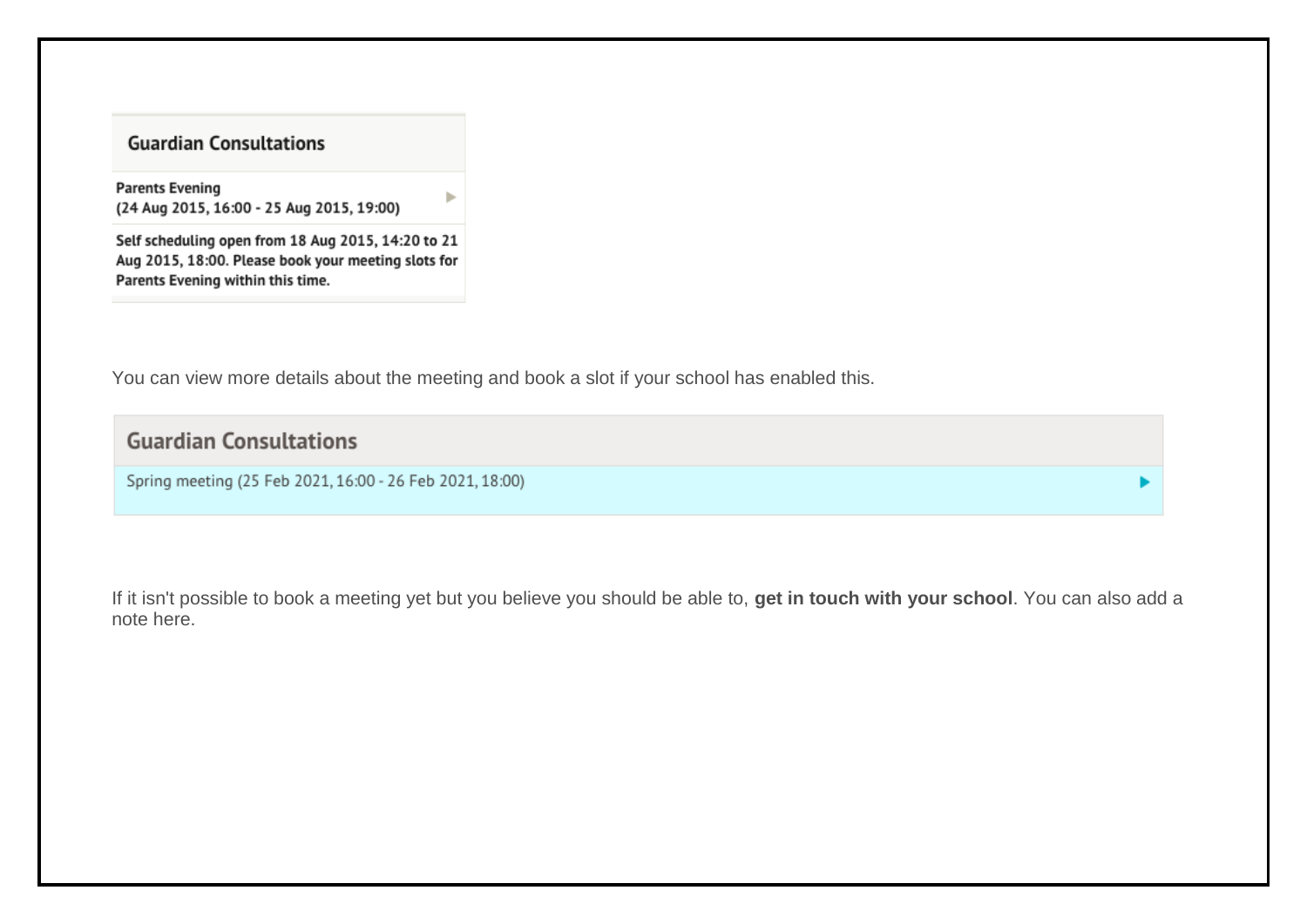| Spring meeting                                                                                                                                                                             | « Back                | <b>Meeting</b>                                                       |
|--------------------------------------------------------------------------------------------------------------------------------------------------------------------------------------------|-----------------------|----------------------------------------------------------------------|
| <b>Details</b>                                                                                                                                                                             | Consultation          | Spring meeting                                                       |
| 25 Feb 2021, 16:00 - 26 Feb 2021, 18:00                                                                                                                                                    | Meeting               | Form 9JH meeting (Adele Bailey)                                      |
| <b>Consultation dates</b>                                                                                                                                                                  | Meeting with staff    | Keeley Baker and Anna Lloyd                                          |
| 16 Feb 2021, 08:00 - 24 Feb 2021, 18:00<br>Self scheduling period                                                                                                                          | Concerning student    | Adele Bailey                                                         |
|                                                                                                                                                                                            | Guardian(s) attending | Jack Bailey and Lindsay Bailey                                       |
| <b>Instructions</b>                                                                                                                                                                        | Time slot             |                                                                      |
| This page displays guardian consultation meetings concerning you and your children. Click the ro<br>service scheduling period, you will need to contact the school to book an appointment. | the school office.    | Self scheduling closed on 24 Feb 2021, 18:00. For further informatio |
|                                                                                                                                                                                            | <b>Notes</b>          |                                                                      |
| <b>Meetings</b>                                                                                                                                                                            | No notes added.       |                                                                      |
| <b>Meeting for Adele Bailey</b>                                                                                                                                                            |                       |                                                                      |
| You'll be able to see when booking is available.                                                                                                                                           |                       |                                                                      |
|                                                                                                                                                                                            |                       |                                                                      |
|                                                                                                                                                                                            |                       |                                                                      |
|                                                                                                                                                                                            |                       |                                                                      |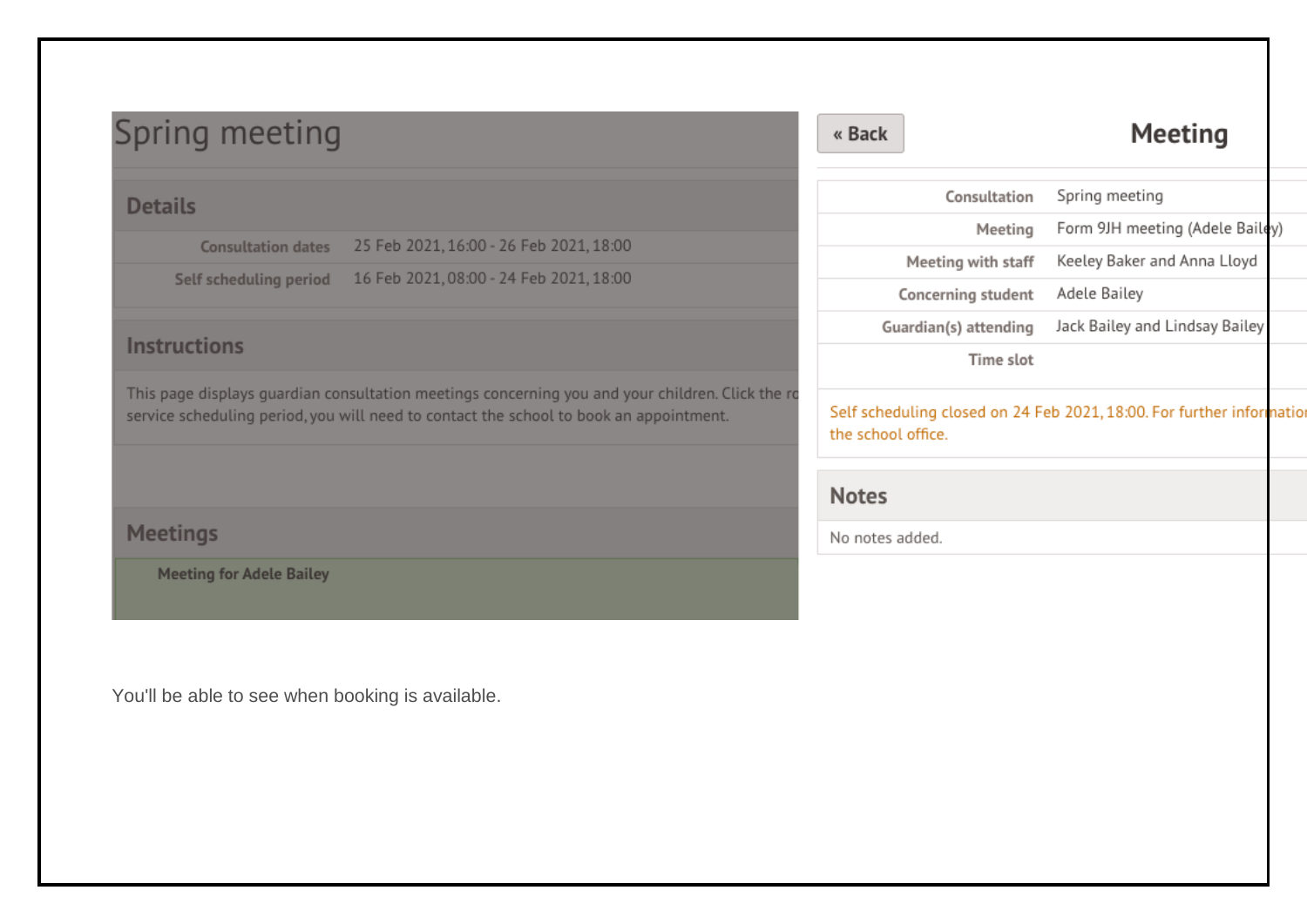### **Guardian Consultations**

Spring meeting (25 Feb 2021, 16:00 - 26 Feb 2021, 18:00)

Self scheduling is open, please click here to book time slots. ▶

Click to access the booking page and select the meeting to book.

You can download a list of the meetings you have booked as a PDF by clicking on the green **Download my meetings** button.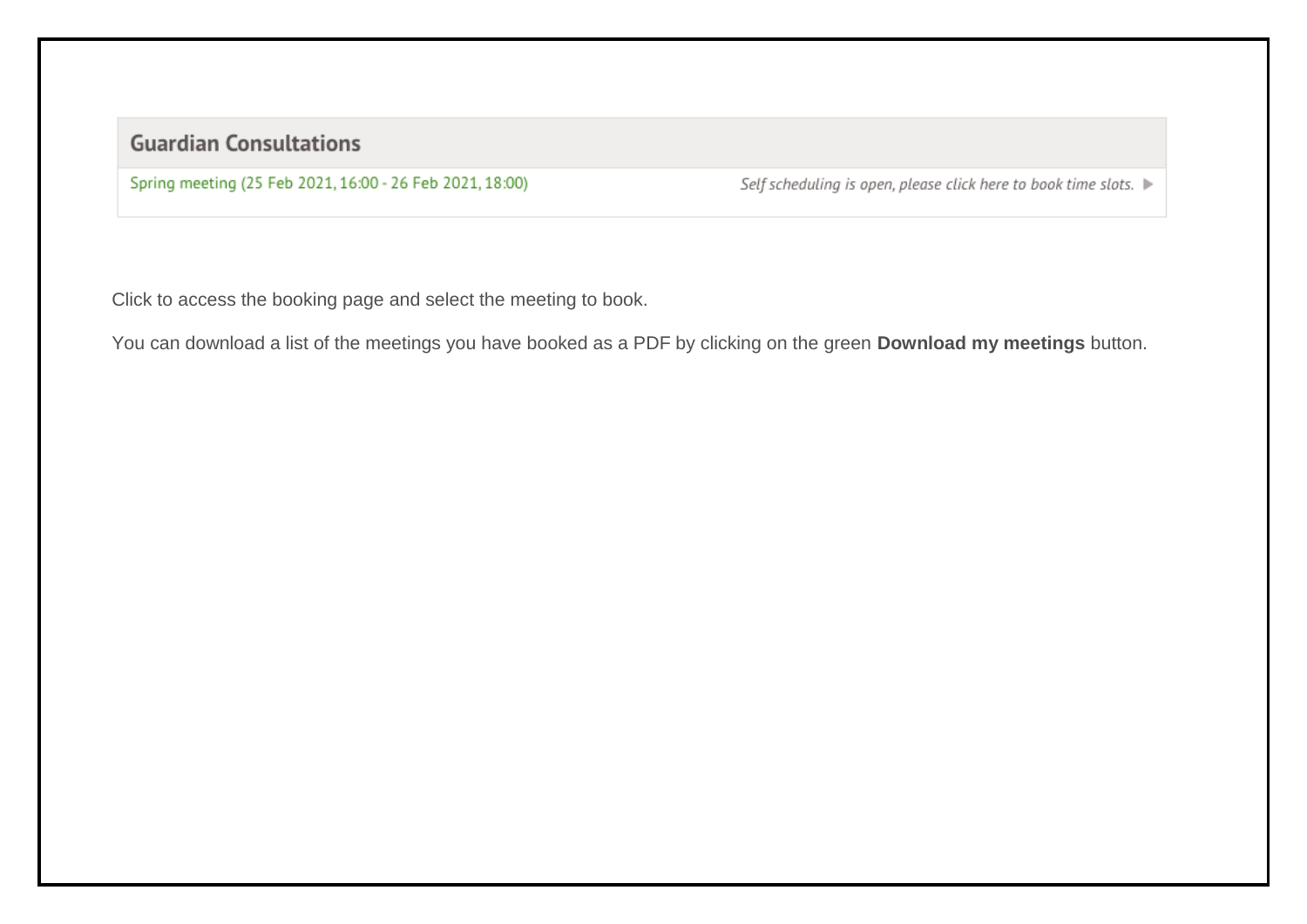## **Spring Parent's Evening**

#### **Details**

**Consultation dates** 10 Feb 2022, 15:00 - 11 Feb 2022, 18:00

Self scheduling period 01 Feb 2022, 08:00 - 10 Feb 2022, 08:00

#### Instructions

This page displays guardian consultation meetings concerning you and your children. Click the row of each meeting to book a slot or view further information. If you have service scheduling period, you will need to contact the school to book an appointment.

**A** Downl

#### Meetings

| <b>Staff:</b> Katie Harrison<br>Time Slot: Not booked                                                |  |
|------------------------------------------------------------------------------------------------------|--|
| Self scheduling is open from 01 Feb 2022, 08:00 - 10 Feb 2022, 08:00, please click to book time slot |  |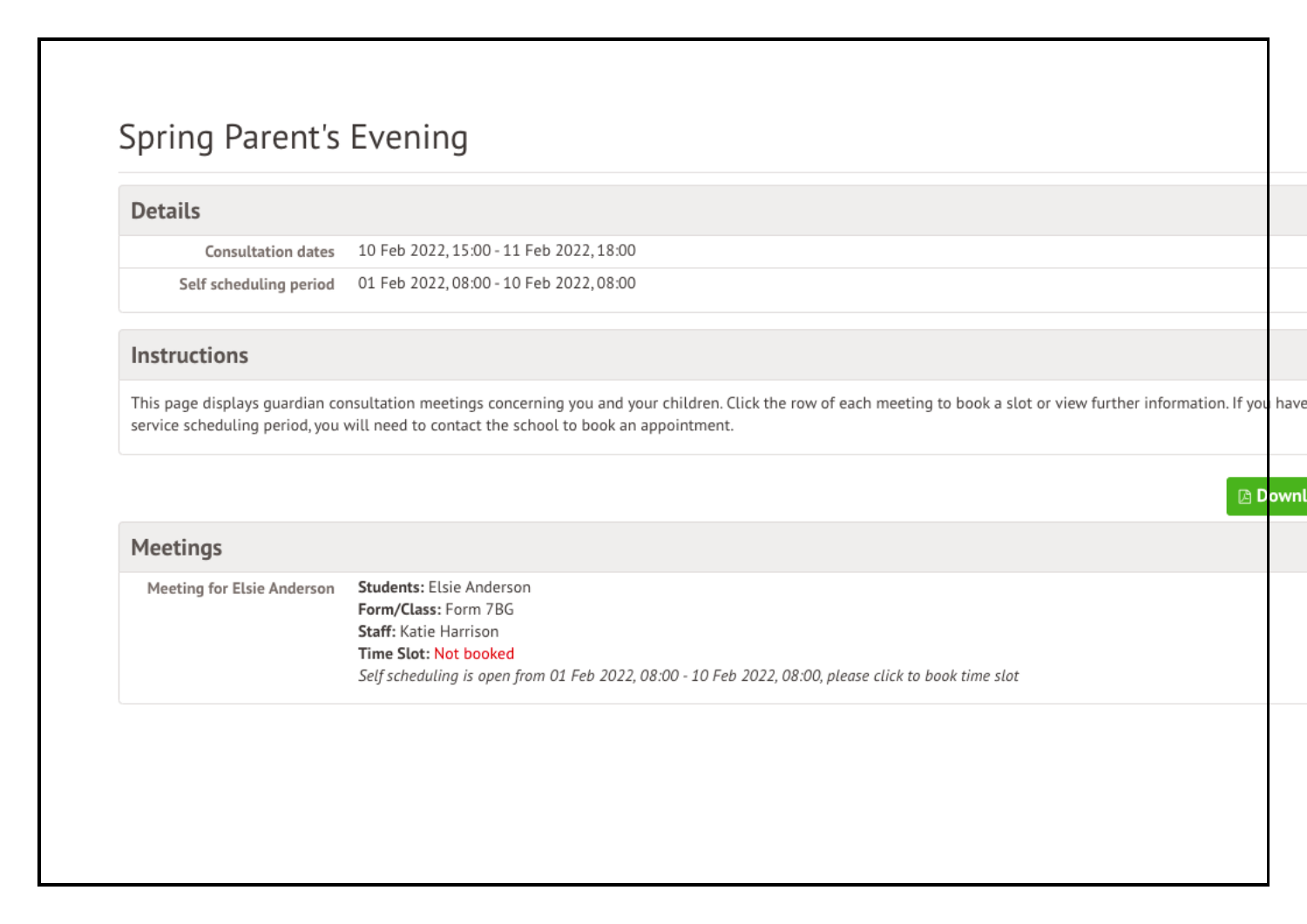Click on the **Time slot** drop-down button and choose the time you would like to attend the consultation, and which Primary Guardians will be attending.

If you can't select a time slot, it means the staff member has not been given a period of availability - **get in touch with your school** and ask them to add this into their setup to enable you to book a slot.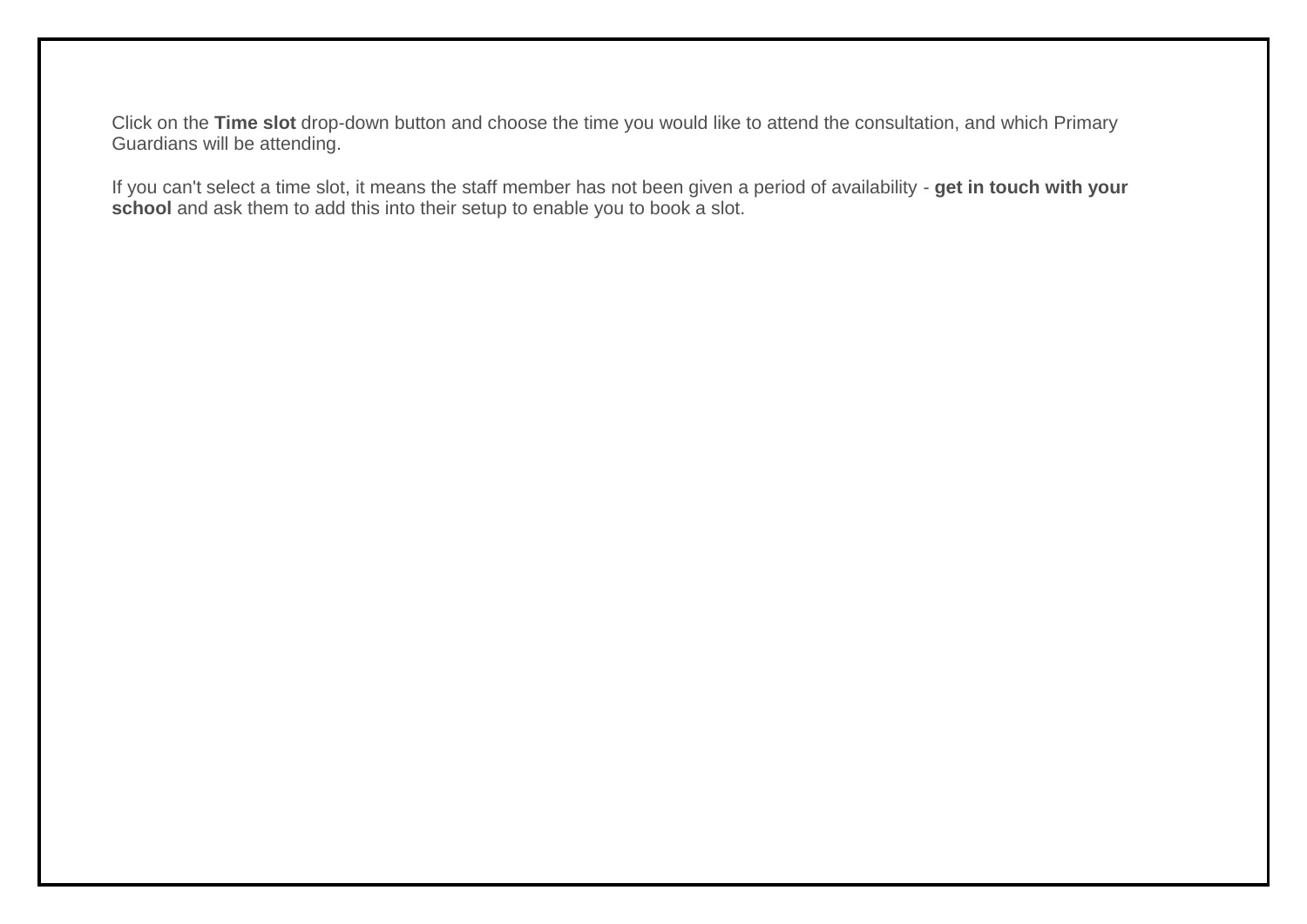#### **Schedule Meeting** « Back

| Consultation          | Spring Parent's Evening           |                       |
|-----------------------|-----------------------------------|-----------------------|
| Meeting               | Form 7BG meeting (Elsie Anderson) |                       |
| Meeting with staff    | Katie Harrison                    |                       |
| Concerning student    | Elsie Anderson                    |                       |
| Guardian(s) attending | Leo Anderson<br>Sophia Anderson   |                       |
| Time slot*            | 10 Feb 2022, 15:00                |                       |
|                       |                                   | <b>Book time slot</b> |
| <b>Notes</b>          |                                   |                       |
| No notes added.       |                                   |                       |
|                       |                                   |                       |
|                       |                                   | <b>Add note</b>       |

Make sure at least one guardian is ticked, or you'll receive an error.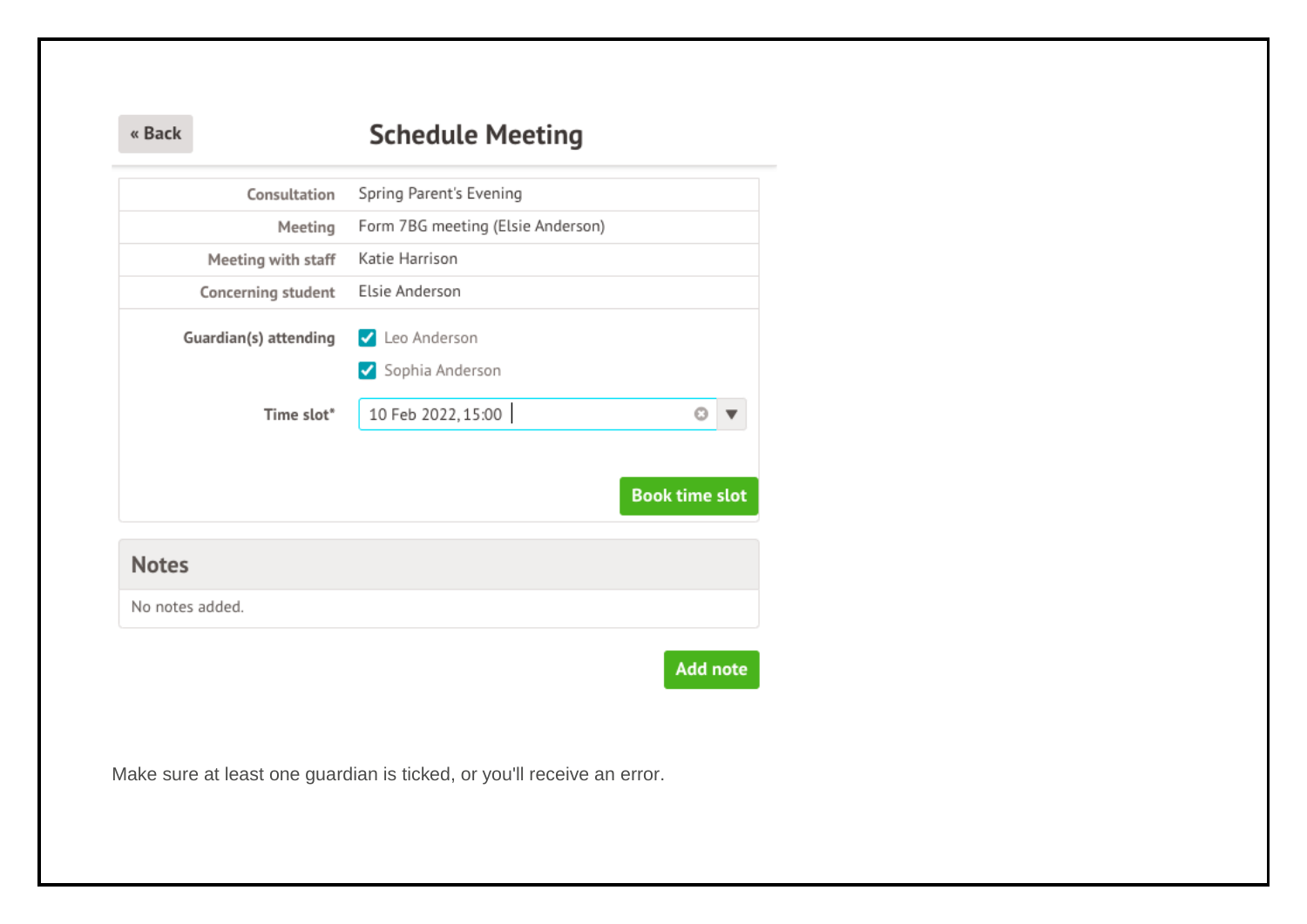| Please correct this error:      | • At least one guardian must be invited to this meeting.                  | slot <sup>*</sup> | Sophia Anderson<br>10 Feb 2022, 15:00 | O                     |
|---------------------------------|---------------------------------------------------------------------------|-------------------|---------------------------------------|-----------------------|
|                                 |                                                                           | OK                |                                       | <b>Book time slot</b> |
|                                 |                                                                           |                   |                                       |                       |
|                                 |                                                                           |                   |                                       |                       |
|                                 | The page will then reload and show that your booking has been successful. |                   |                                       |                       |
| <b>Meetings</b>                 |                                                                           |                   |                                       |                       |
| <b>Meeting for Adele Bailey</b> | <b>Students: Adele Bailey</b>                                             |                   |                                       |                       |
|                                 | Form/Class: Form 9JH<br>Staff: Keeley Baker and Anna Lloyd                |                   |                                       |                       |
|                                 | Time Slot: 25 Feb 2021, 16:00 - 16:10                                     |                   |                                       |                       |
|                                 |                                                                           |                   |                                       |                       |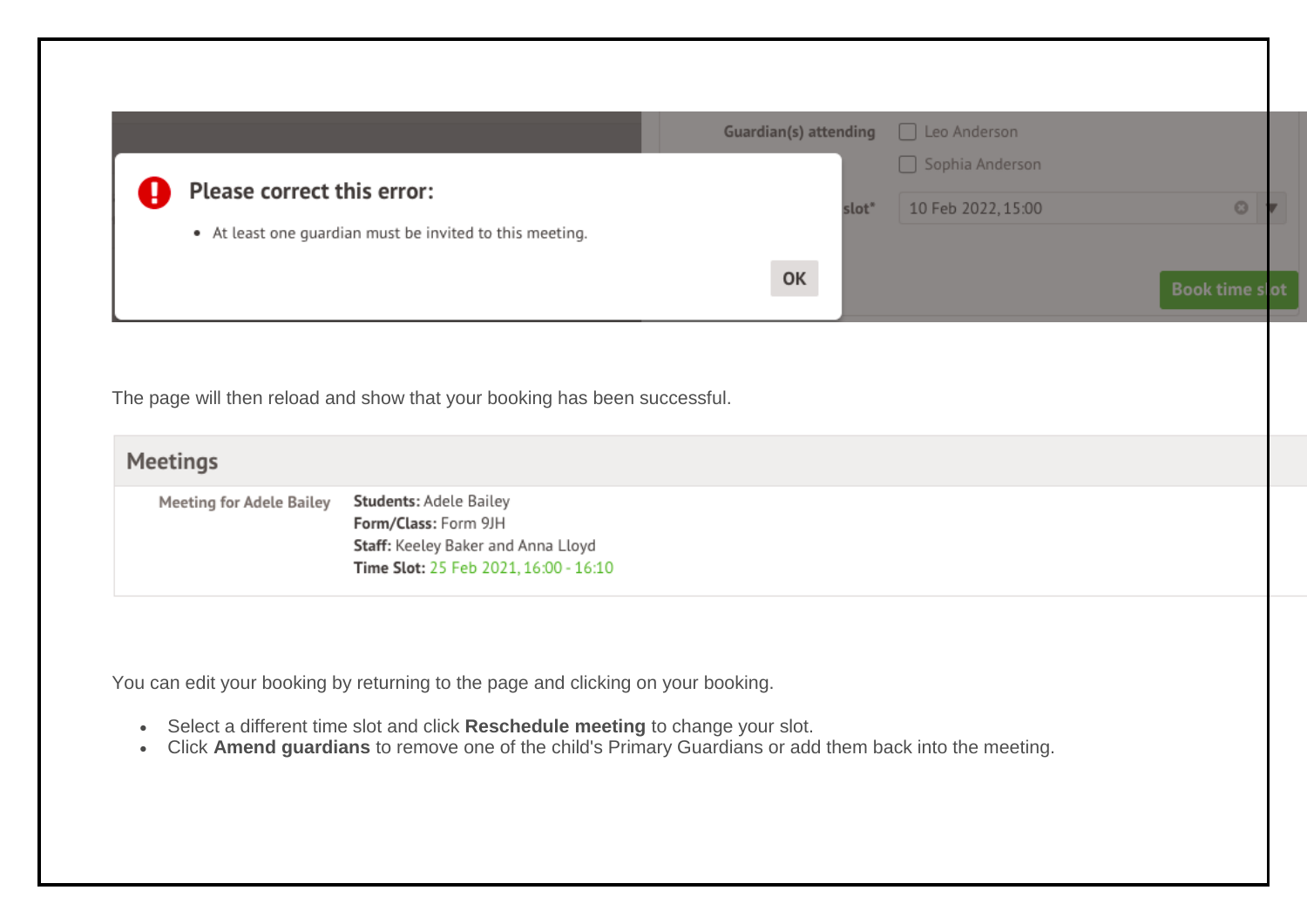#### « Back

## **Reschedule Meeting**

| Consultation          | Spring meeting                  |                           |
|-----------------------|---------------------------------|---------------------------|
| Meeting               | Form 9JH meeting (Adele Bailey) |                           |
| Meeting with staff    | Keeley Baker and Anna Lloyd     |                           |
| Concerning student    | Adele Bailey                    |                           |
| Guardian(s) attending | Jack Bailey and Lindsay Bailey  |                           |
| Time slot             | 25 Feb 2021, 16:00 - 16:10      |                           |
| Change time slot*     | Change time slot                |                           |
|                       | Amend guardians                 | <b>Reschedule meeting</b> |
|                       |                                 |                           |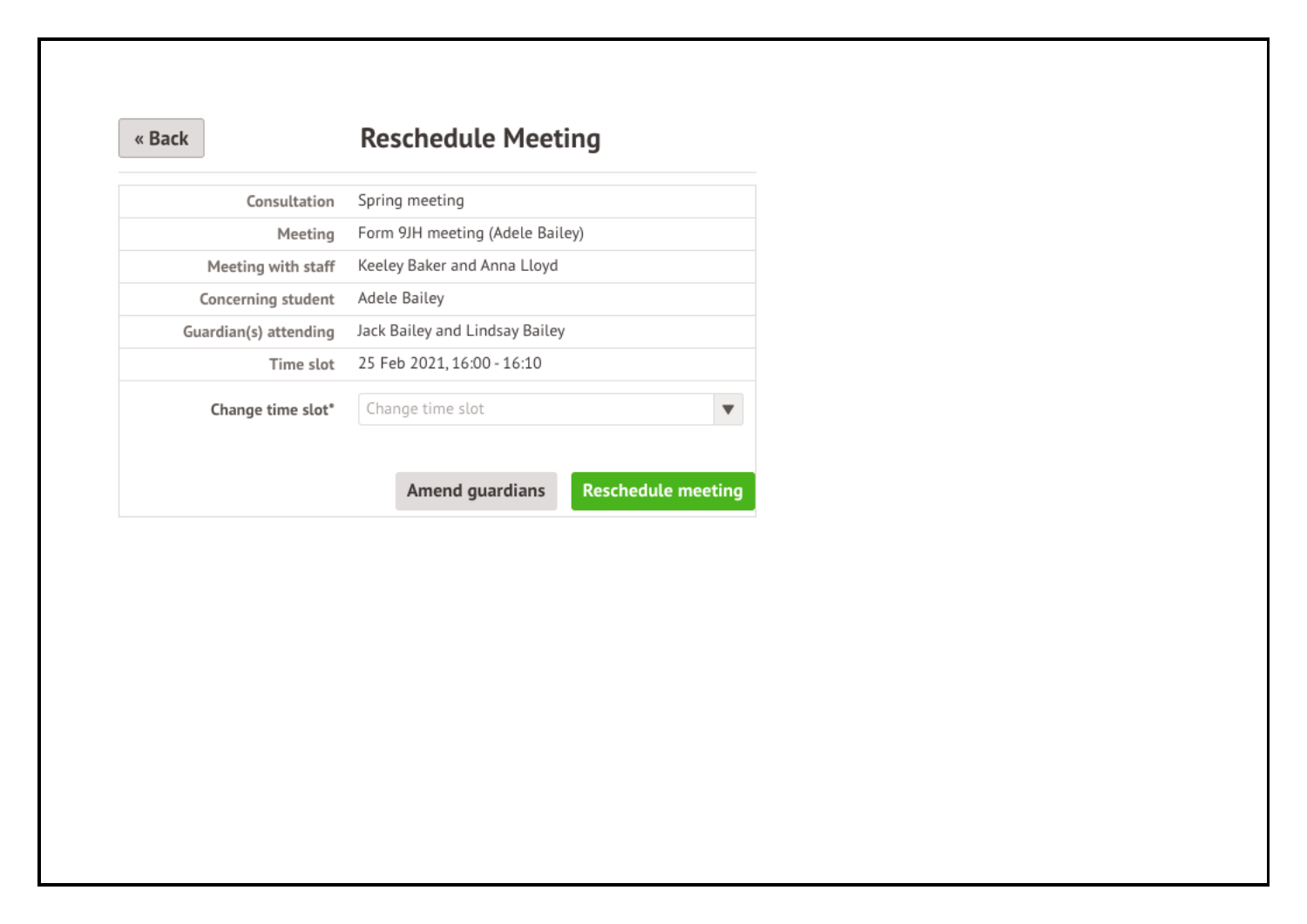| « Back |  |
|--------|--|
|--------|--|

## **Reschedule Meeting**

| Consultation          | Spring meeting                               |
|-----------------------|----------------------------------------------|
| Meeting               | Form 9JH meeting (Adele Bailey)              |
| Meeting with staff    | Keeley Baker and Anna Lloyd                  |
| Concerning student    | Adele Bailey                                 |
| Guardian(s) attending | ✔ Jack Bailey                                |
| Time slot             | Lindsay Bailey<br>25 Feb 2021, 16:00 - 16:10 |
|                       |                                              |
|                       | Cancel<br><b>Save</b>                        |

If you've unticked yourself as the attending guardian, you'll have the option to book a separate meeting slot if your school allows this.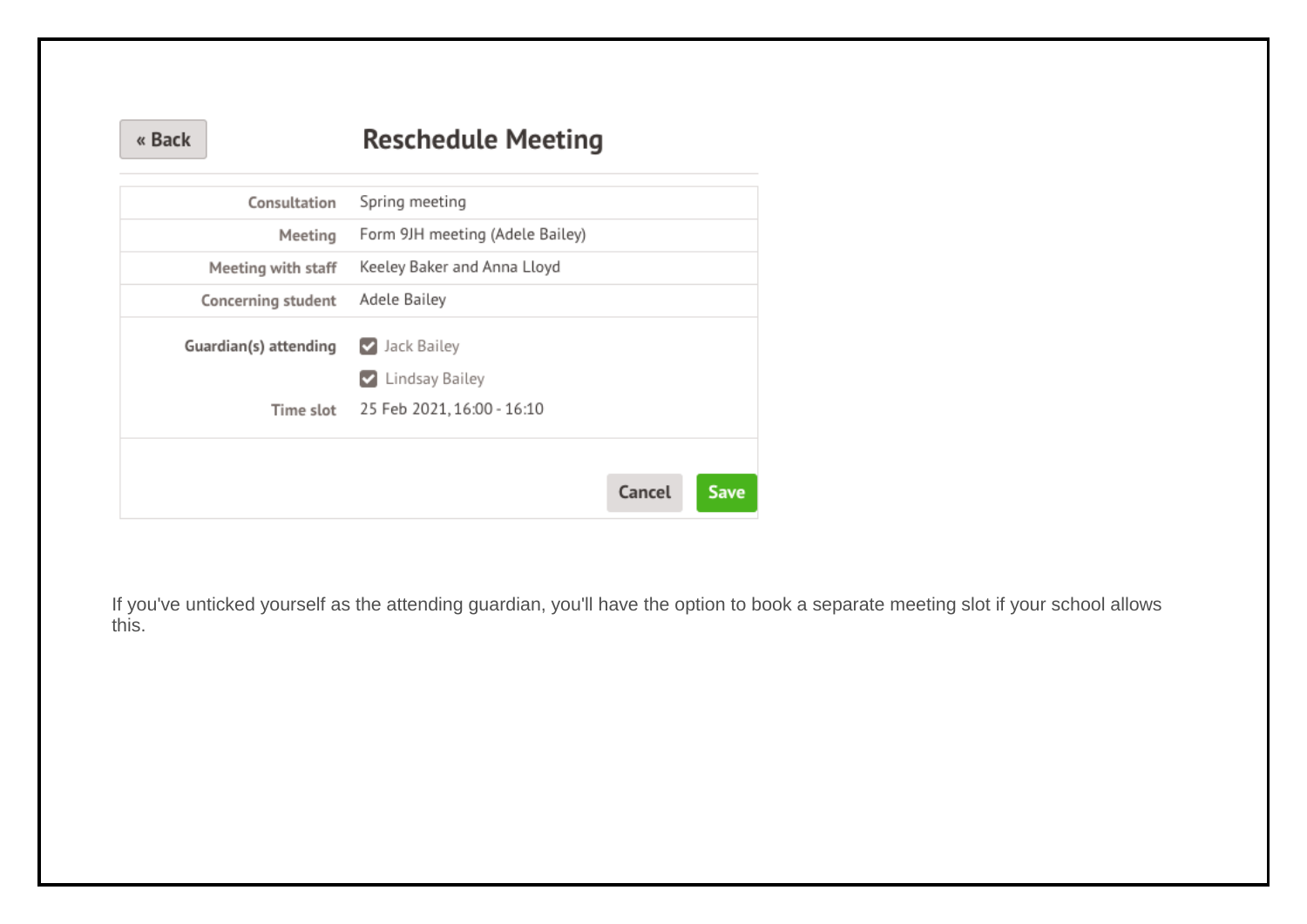« Back

## Meeting

| Consultation       | Spring meeting                                                                                                                                                                                                                                                                            |
|--------------------|-------------------------------------------------------------------------------------------------------------------------------------------------------------------------------------------------------------------------------------------------------------------------------------------|
| Meeting            | Form 9JH meeting (Adele Bailey)                                                                                                                                                                                                                                                           |
| Meeting with staff | Keeley Baker and Anna Lloyd                                                                                                                                                                                                                                                               |
| Concerning student | Adele Bailey                                                                                                                                                                                                                                                                              |
|                    | You're currently not a participant of this meeting, if you believe you should be, then<br>please contact the school office. Alternatively, you can book a separate meeting with the<br>staff member by clicking the "Book separate meeting" button below.<br><b>Book separate meeting</b> |

If you want to remove an incorrect booking or add yourself back into the original booking, **get in touch with your school** and ask them to amend this for you.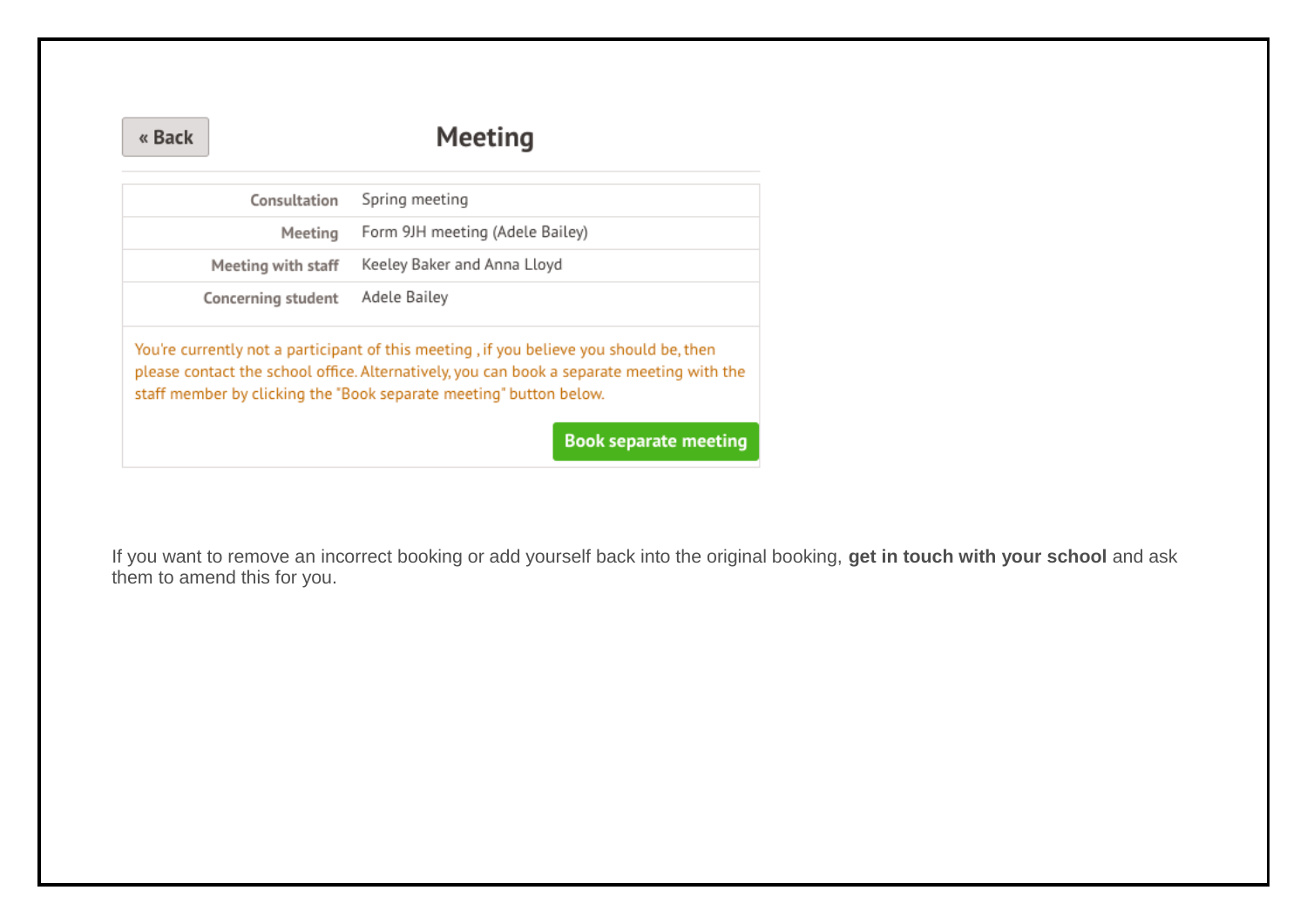| <b>Meetings</b>                 |                                                                                                                                                       |
|---------------------------------|-------------------------------------------------------------------------------------------------------------------------------------------------------|
| <b>Meeting for Adele Bailey</b> | <b>Students: Adele Bailey</b><br>Form/Class: Form 9JH<br>Staff: Keeley Baker and Anna Lloyd<br>Location: Undisclosed<br><b>Time Slot: Undisclosed</b> |
| <b>Meeting for Adele Bailey</b> | <b>Students: Adele Bailey</b><br>Form/Class: Form 9JH<br>Staff: Keeley Baker and Anna Lloyd<br>Time Slot: 25 Feb 2021, 16:10 - 16:20                  |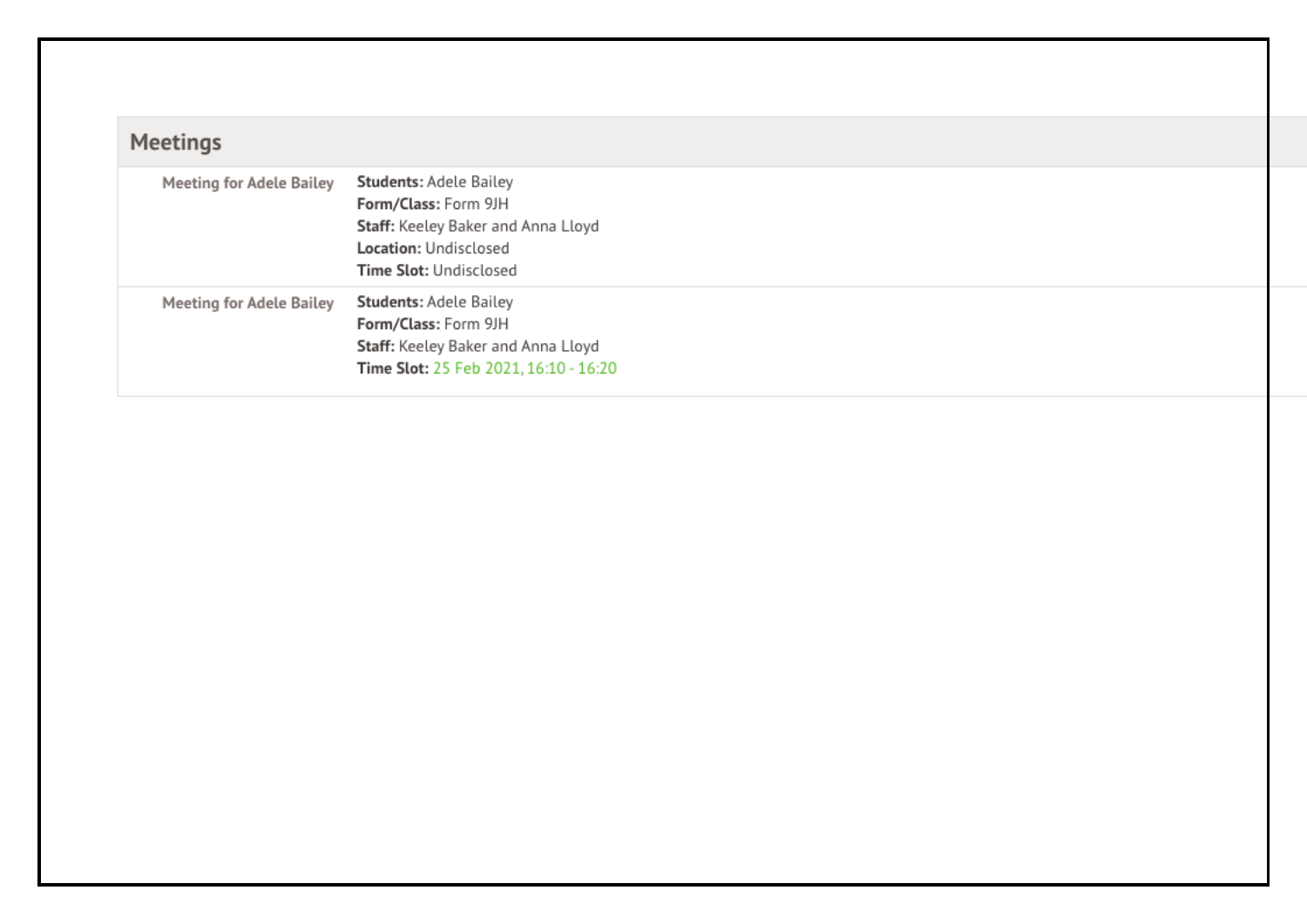You can also use the menu. Click the menu icon at the bottom left of your screen, then select *Guardian Consultations*.

This will take you to the consultation page. You can see the dates you can book meeting slots within, and also see when you can book these slots until.

You can download a list of the meetings you have booked as a PDF by clicking on the green **Download my meetings** button.

To book a meeting, click the available meeting at the bottom of the screen.

Click on the Time slot drop-down and choose the time you would like to attend the consultation, and which Primary Guardians will be attending.

If you can't select a time slot, it means the staff member has not been given a period of availability - **get in touch with your school** and ask them to add this into their setup to enable you to book a slot.

**Make sure at least one guardian is ticked or you won't be able to click the Book Time Slot button.**

You will be asked to confirm your choice and you'll be sent an email.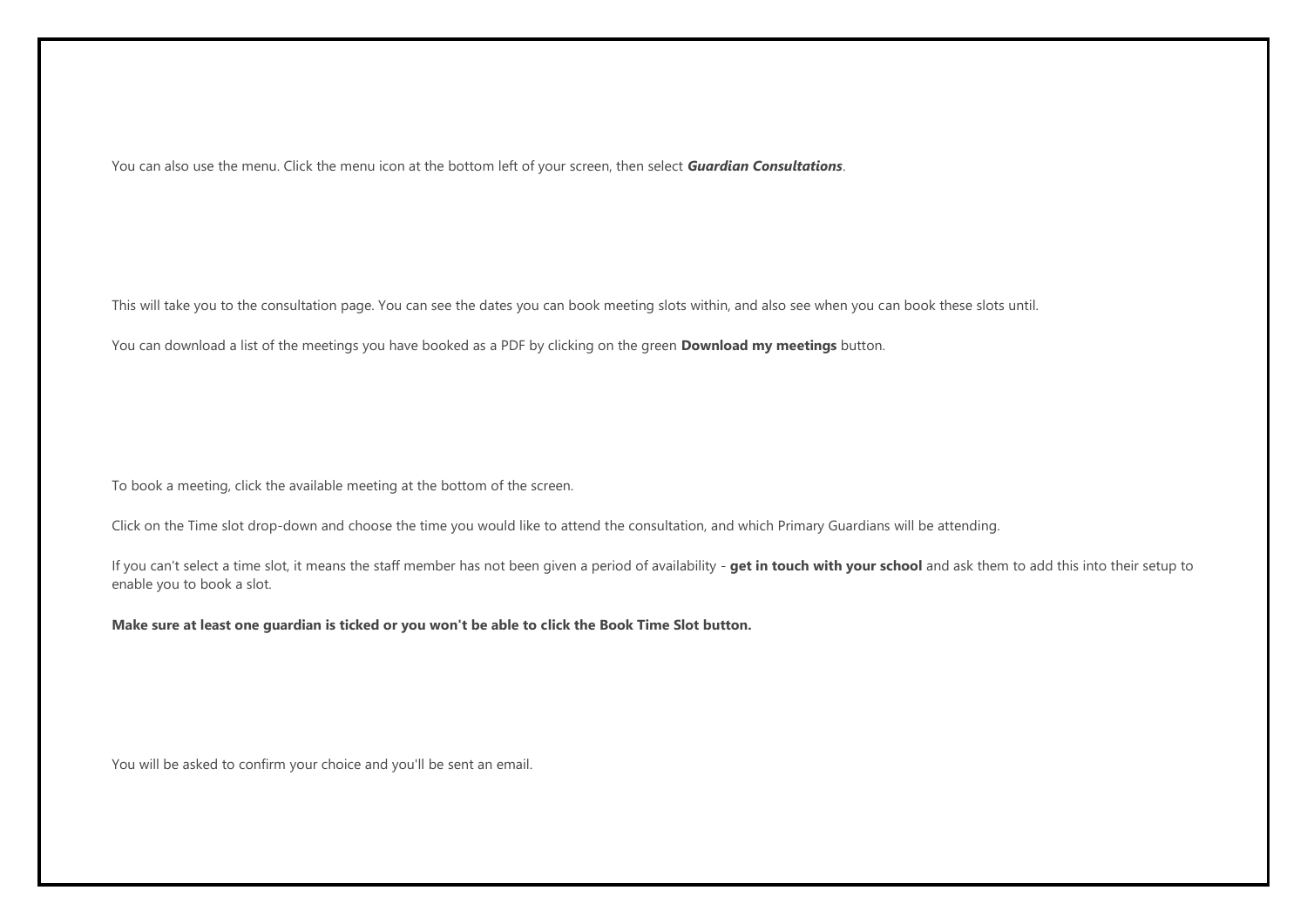The page will then show that your booking has been successful.

You can edit your booking by returning to the page and clicking on your booking. Select a different time slot and click **Reschedule meeting** to change your slot.

Click **Amend guardians** to remove one of the child's Primary Guardians or add them back into the meeting.